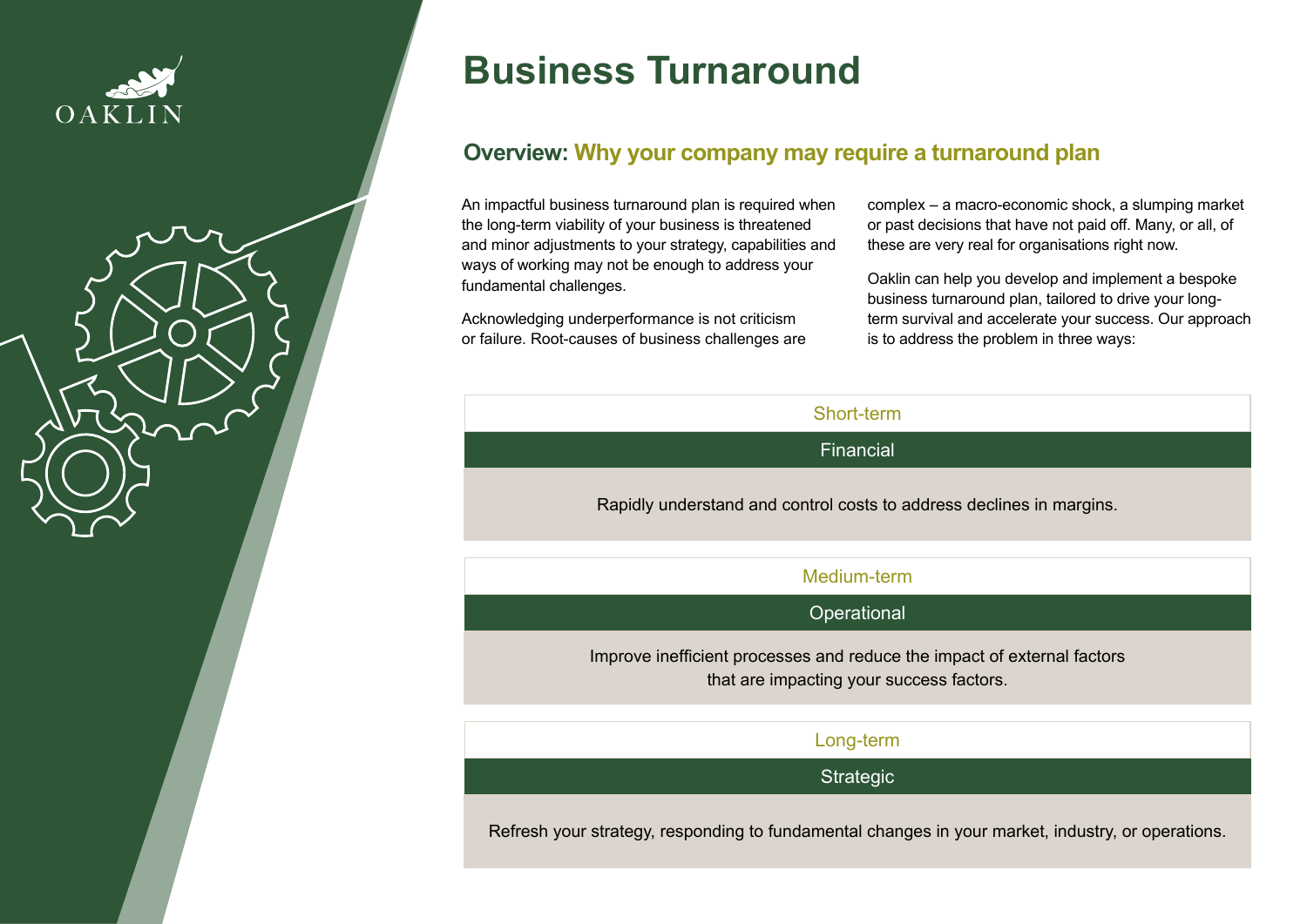# **What we do: Our focus in helping you turnaround your business**

We work with you to get clarity on what changes are needed to become more successful, ensuring that plans are grounded in pragmatism and will work for you and your organisation.



It is vital to quickly and clearly identify and align on the root cause of your challenges. For example, this might be short-term revenue challenges leading to profit and cashflow implications, or an accelerated structural change to your industry brought about by forced changes to customers' ways of working or buying habits.

Once underlying issues have been identified, a solution will be developed by drawing on expertise that exists within the business – you know your business better than anyone else. The solution is likely to comprise of multiple workstreams of activity. For example, short-term reductions in variable costs, optimising workflows and processes, and making better use of data and technology assets.

This phase is focused on executing the turnaround plan. The primary objective is the rapid stabilisation of your business and therefore the immediate focus will be on the objectives that can deliver the most impact in the short-term. However, it is important that these short-term fixes do not undermine the business's ability to succeed in the medium to long-term.

Once stabilised, the focus shifts to defining the strategic future goals of the company – drawing on lessons learnt from previous experiences. This stage provides an opportunity to build on new confidence to future-proof the business and support future growth.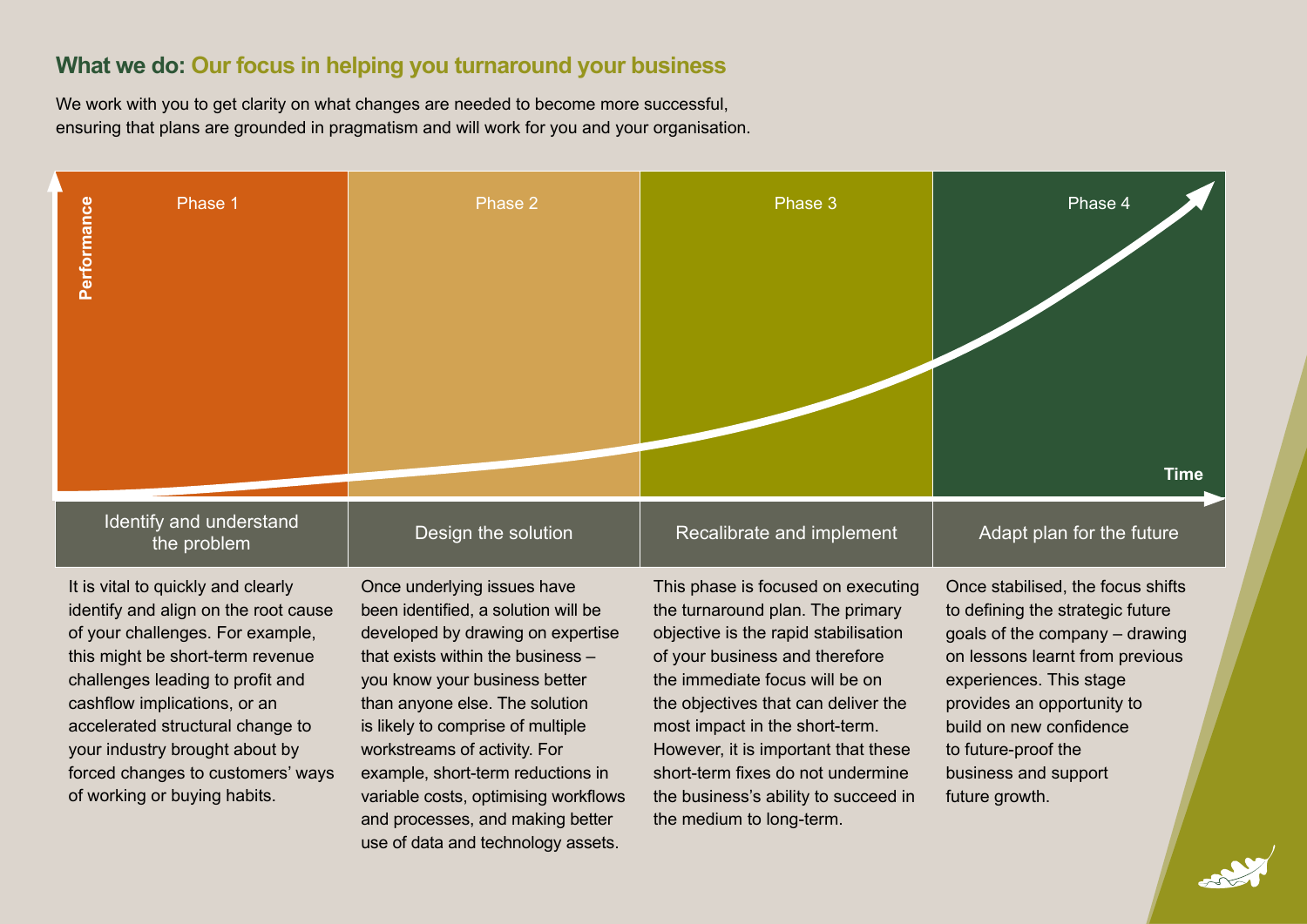# **How we do it: Our ways of working with you to deliver**

### **Clarity**

We help you see beyond the immediate symptoms and get to the heart of the problems you are facing and their implications.

#### **Pragmatism**

We understand which interventions will be the most effective and will work with you to ensure they are achievable and practical.

### **Speed**

We focus on delivering real and lasting change at pace.

#### **Transparency**

We have no alliances with products or vendors. We are free to ensure our advice is tailored to your exact requirements and delivers the desired results.

# **Integrity**

We focus on the long-term and won't risk your or our reputation. Turnarounds can be complex and difficult but can also lay the foundations for lasting success. We don't let short-term needs negatively impact this.

#### **Partnering**

We are happy to find ways to share your risk and share your success.